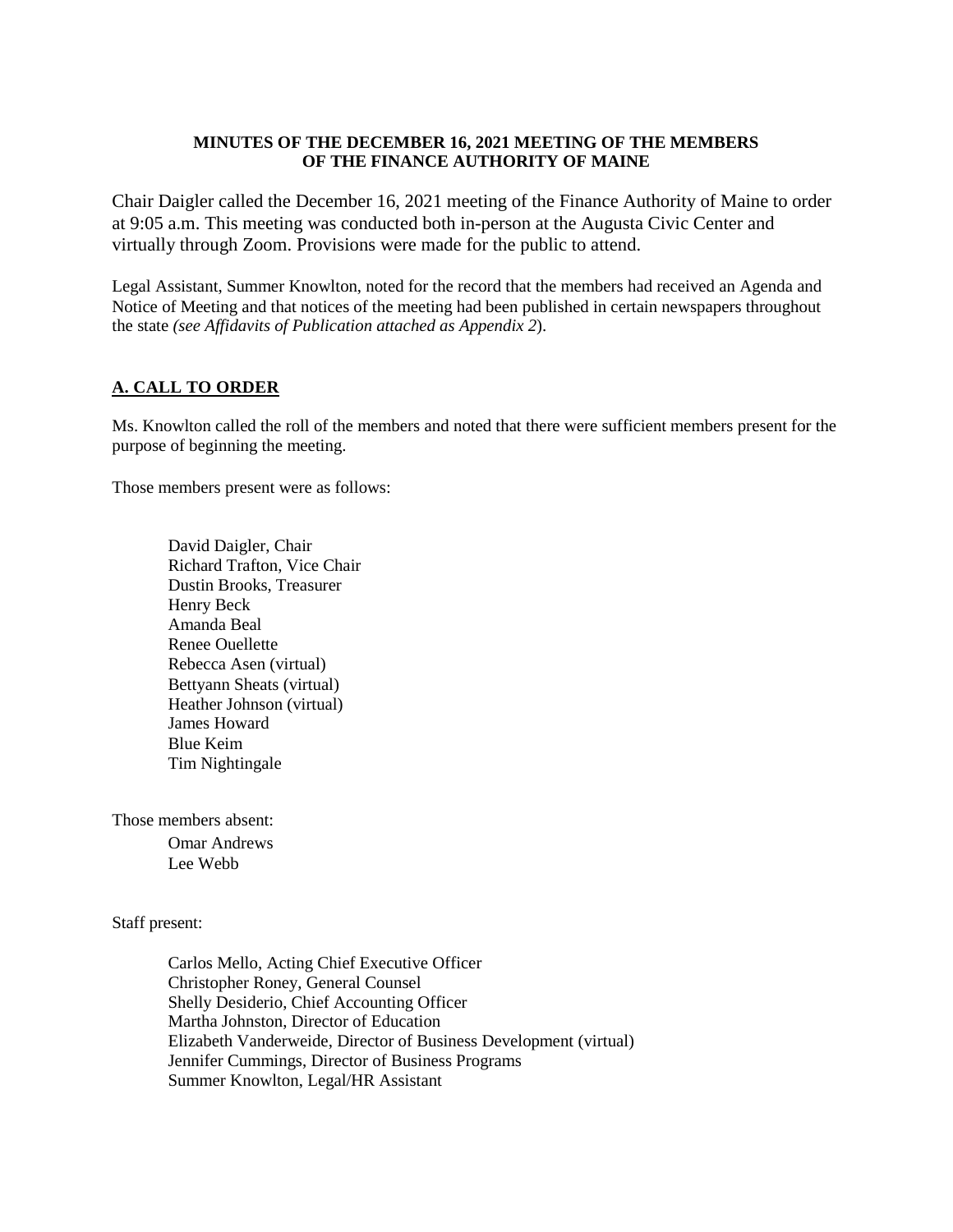## **A: CALL TO ORDER**

## **A1: Ascertainment of Quorum** *9:02 a.m.*

## **A2: Approval of the minutes of the October 21, 2021 Board Meeting**

**A motion was made by Mr. Trafton and seconded by Mr. Brooks to approve/accept (1) the minutes of the November 9, 2021 Executive Committee Meeting; (2) the minutes of the December 2, 2021 Education Committee Meeting; (3) the minutes of the August 24, 2021 Advisory Committee on Education Savings Meeting; and (4) the minutes of the November 18, 2021 Board Meeting. The motion was approved by a vote of 9 in favor, 0 opposed and 0 abstentions. (3 additional votes were cast virtually.)** 

## **B: CHAIR'S REPORT** *9:05 a.m.*

Mr. Trafton updated the committee on a recent meeting of the Alfond Scholarship Foundation, where ASF had acknowleged that there may be alternative methods to get the Alfond Grant to Maine children other than Maine's Education Savings Program, NextGen 529.

Mr. Brooks updated the board on the CEO Search process, which will resume in January 2022 with the goal of confirming before the end of the next legislative session, which is March of 2022.

# **C: ACTION ITEMS**

### **C1: Approval of Maine Loan Underwriting Policy** *9:20 a.m.*

Ms. Johnston presented a change to the Maine Loan Underwriting Policy, which would eliminate the trigger for a manual review on requested student loan amounts greater than \$20,000. Ms. Johnston noted that less than 2% of all loans manually reviewed by this automatic trigger were denied and that no other lenders in the network use a similar policy. Ms. Johnston also reported that the policy changes has been reviewed by FAME's Acting CEO, Senior Credit Officer, and General Counsel.

**A motion to approve the policy was made by Mr. Keim, seconded by Mr. Howard, and approved by a vote of 9 in favor, 0 opposed, and 0 abstentions. (3 additional votes in favor were cast virtually.)** 

### **C2: Approval of 2022 NextGen 529 Maine Grant Programs Terms and Conditions** *9:26 a.m.*

Ms. Johnston reviewed the 2022 Terms and Conditions for Maine Grant Programs, which changes language to provide more clarity regarding grants for Maine accounts to include the Harold Alfond College Challenge Grant, the Automated Funding Grant, and the Initial Matching Grant.

**A motion to approve the terms and conditions was made by Mr. Brooks, seconded by Mr. Howard, and approved by a vote of 8 in favor, 0 opposed, and 1 abstention (Johnson, virtually). (2 additional votes in favor were cast virtually.)** 

### **C3: Election of 2022 FAME Board of Directors Officers** *9:32 a.m.*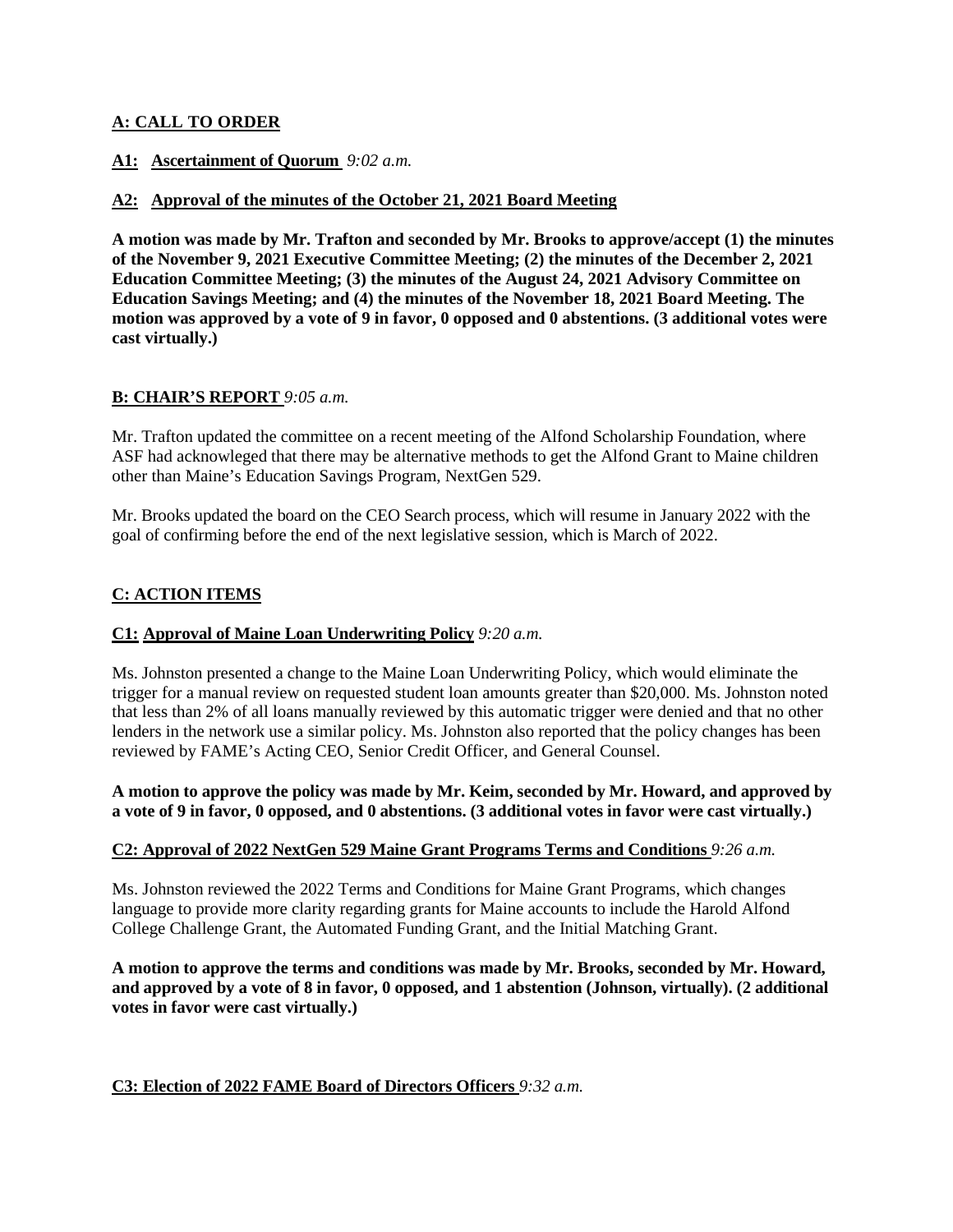Ms. Asen presented the recommendation from the Nominating Committee, which was to re-elect Dave Daigler as Chair, Richard Trafton as Vice-Chair, and Dustin Brooks as Treasurer.

## **A motion to elect the slate of officers presented by the Nominating Committee was made by Mr. Nightingale, seconded by Ms. Asen, and approved by a vote of 9 in favor, 0 opposed, and 0 abstentions. (3 additional votes in favor were cast virtually.)**

## **D: CEO and Staff Reports** *9:35 a.m.*

 Mr. Mello updated the Board on the status of the six strategic priorities, beginning with the NextGen Program Services Agreement Transition, which has been fully transitioned. However, FAME was informed that the record-keeping of NextGen will now be done by VestWell, a start-up company that the Bank of New York Mellon (BNY) has a minority investment in. Mr. Mello said that FAME is waiting on some sort of assurance agreement from BNY, however has been reassured by collegues in the 529 space that NextGen is in good hands with VestWell. As it also related to NextGen, Mr. Mello reported that FAME has hired two new College Savings Counselors to assist families in saving for college. Mr. Mello further reported that the Office of Program Evaluation and Government Accountability's report on the Maine Seed Capital Tax Credit Program is being removed from the Strategic Priorities list as FAME waits for new legislation in the next session regarding the program and any potential changes that could be made to it. FAME will move to an internal review of all programs as a proactive measure to identify deficiencies similar to those noted by OPEGA in the Seed Capital Tax Credit Program, and Mr. Mello will work with the Executive Committee to prioritize that effort.

A new priority has been added to the list, which is the deployment of American Rescue Plan Act and State Small Business Credit Initiative funds. Both applications have been submitted and FAME is expecting the funds in February. Additionally, in other developments, Mr. Mello advised that FAME hired a Financial Education Programs Specialist that will begin in January and it has issued a request for proposals for a behavioral scientist to help expand the financial education program. Lastly, Mr. Mello reported that FAME business programs added \$37 million in new lender debt to date in FY2022.

#### *Ms. Beal left the meeting at 9:50 a.m*.

Ms. Cummings updated the Board on an upcoming Business request, which will be coming to the Board in January and is on behalf of Arctaris Impact Fund/Saddleback Maine.

Mr. Weber reviewed the first quarter snapshot reports for both the CLI and Direct Loan portfolios. The Direct Loan portfolio has not seen a large increase in volume for new loans, but has also not paid any claims or experienced higher than normal delinquency. The CLI portfolio volume has increased slightly, which can be attributed to the increase in On-Line Answer (OLA) maximum insurance amount. This increase has allowed banks who regularly do business with FAME to give their customer's access to insurance on higher exposure amounts and has brought new business from banks that do not typically interact with FAME regularly. These changes, as well as changes in market forces, has increased FAME's average loan amount from \$200,000 in FY2021 to \$420,000 in the first quarter of FY2022, an average based off of 87 loans closed so far.

Ms. Kunesh reported that there is no significant activity to the WatchDesk, other than 2 accounts being removed due to being paid in full. One new account was added due to opening the business, a brewery, right before the beginning of the pandemic and therefor had a tough start.